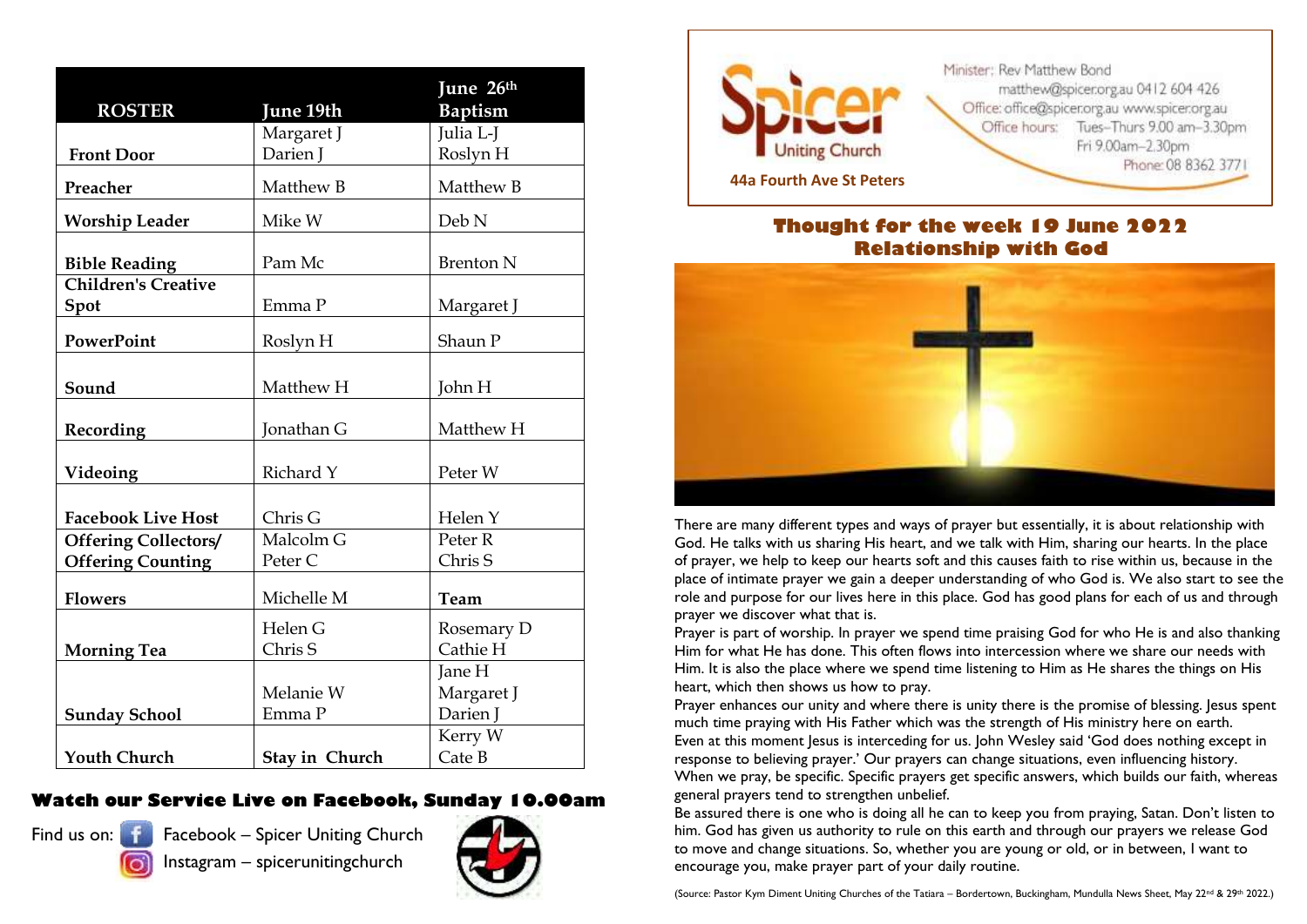| The Week Ahead |                    |                 |  |
|----------------|--------------------|-----------------|--|
| Mon June 20th  | <b>RAD</b> Meeting | 7.30 pm         |  |
| Tues June 21st | Playgroup          | $10 \text{ am}$ |  |

| <b>Bible Readings and Themes</b>                   |                                                                             |  |  |
|----------------------------------------------------|-----------------------------------------------------------------------------|--|--|
| <b>Sunday June 19th</b>                            | Sunday June 26th<br><b>Baptism</b>                                          |  |  |
| Galatians 3: 23 – 29<br>Luke 8: $26 - 39$          | Luke 9: 51-62                                                               |  |  |
| <b>Theme:</b> Through the faithfulness<br>of Jesus | <b>Theme:</b> The time approached<br>for Jesus to be taken up to<br>heaven. |  |  |

### **Next Sunday June 26th**

 During the Service we will be welcoming Asher Jonathan Tian-An Bottrill through Baptism And We will also be welcoming New Members into the Spicer Congregation



 After the Service there will be a BBQ (Meat will be supplied)

Could those people who live in an even numbered house bring a salad and those living in an odd numbered house bring a sweet please.

*Please consider others and stay at home if you feel unwell*

## **Upcoming Events**

**Friday July 1st**  Youth Event, Ice Skating please see the insert in this Newsletter for more details

### **Saturday July 2nd**

Church Council Retreat 9 -12 pm Your prayers would be appreciated.

## **Save this Date**

**Sunday July 10th**

Hymns of Faith and Hope  $2.30 - 3.30$  pm Spicer Uniting Church

Please see insert in this Newsletter for more details.